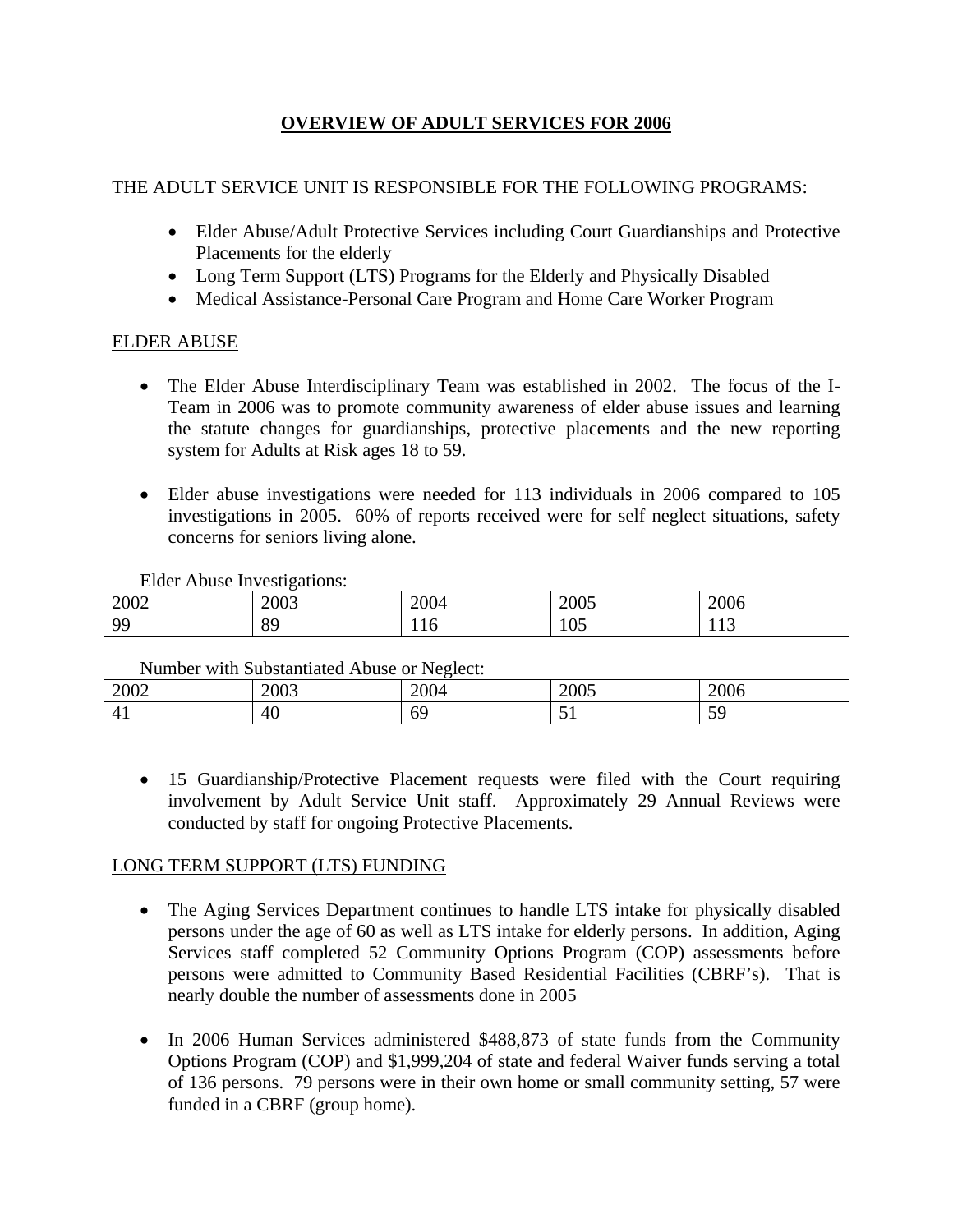• 94 elderly persons were served in 2006 including 6 seniors 100 years old or older and 12 seniors in their 90's.

|                     | 2003 | 2004 | 2005 | 2006 |
|---------------------|------|------|------|------|
| Elderly $(65+)$     |      | 99   |      | 94   |
| Physically Dis      |      | ب ب  |      | 29   |
| Developmentally Dis |      |      |      |      |
| Mentally Ill        |      |      |      |      |

Individuals served with LTS Funds

- 39 persons were found to be eligible for services in 2006, but couldn't be served immediately. 29 elderly and 10 physically disabled individuals were added to the waiting list in 2006. Waiting list information on persons with developmental disabilities will be found in that section of the annual report.
- There are 70 persons are on the Long Term Support Waiting List as of 12/31/06:
	- o 37 Elderly needing community services
	- o 11 Elderly needing CBRF funding
	- o 22 Physically Disabled

#### PERSONAL CARE PROGRAM

- Human Services is a certified Medical Assistance provider for Personal Care. The Medical Assistance program pays for hands on care given to eligible elderly and disabled individuals at home. . Now that Human Services has it's own M.A.-PCW Program, we can expand the participation in our Long Term Support Programs and provide funding to new clients with the funds previously spent on personal care.
- During 2006, the MA-PCW program expanded into an additional CBRF for a total of 5 CBRF's participating. The expansion into these CBRF's generated \$108,250 of revenue in 2006 and saved enough COP-Waiver funds to allow 7 additional persons to be served from the waiting list.
- Human Services absorbed the MA-Personal Care clients from the Public Health Department in August 2005. Two Registered nurses and 4 Certified Nursing Assistants became Human Services employees August 1, 2005 and the home care program in the Public Health Department ended on July 31, 2005.
- The Program has grown from 24 clients in January 2005 to 47 clients as of December 31, 2006. 61 persons were served in 2006 including 7 persons with Developmental disabilities. Revenue of \$717,600 will be received for 2006.
- In home workers are screened by Human Services and if found acceptable, are available to be hired by the client or family. There are 104 active providers as of December 2006.